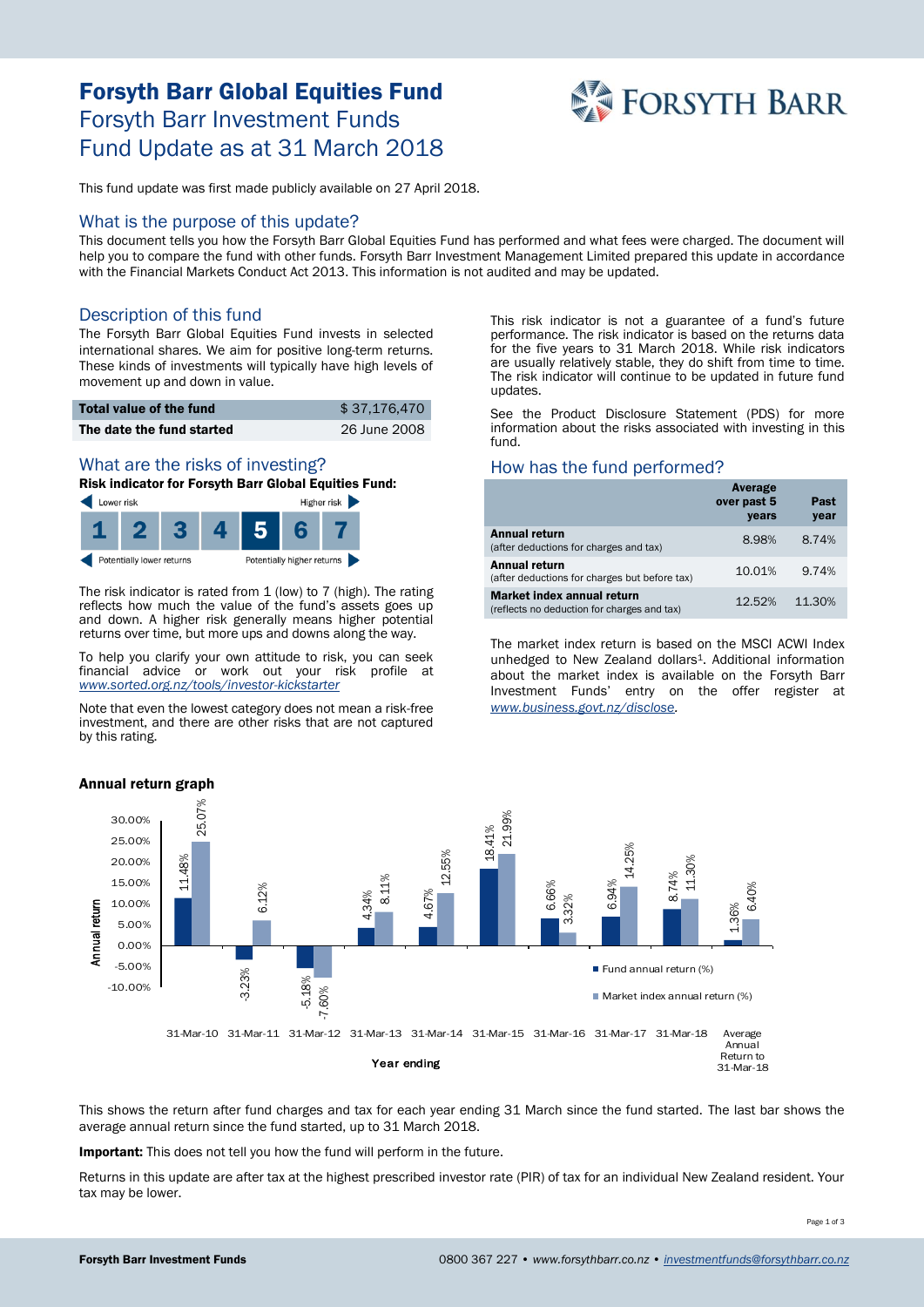# What fees are investors charged?

Investors in the Forsyth Barr Global Equities Fund are charged fund charges. In the year to 31 March 2017 these were:

|                                                             | % of net asset<br>value <sup>2</sup> |
|-------------------------------------------------------------|--------------------------------------|
| <b>Total fund charges</b>                                   | 1.57%                                |
| Which are made up of:                                       |                                      |
| Total management and administration<br>charges including    | 1.57%                                |
| Manager's basic fee                                         | 1.51%                                |
| Other management and<br>administration charges <sup>3</sup> | 0.06%                                |
| <b>Total performance-based fees</b>                         | 0.00%                                |
|                                                             | Dollar amount per<br>investor        |
| Other charges                                               | SΩ                                   |

Investors may also be charged individual action fees for specific actions or decisions (for example entry fees). See the PDS for more information about those fees.

Small differences in fees and charges can have a big impact on your investment over the long term.

#### Example of how this applies to an investor

Jane had \$10,000 in the fund at the start of the year of the year, Jane received a return after fund charges of her initial \$10,000). This gives Jane a total return after tax of \$874 for the year.

#### What does the fund invest in?

This shows the types of assets that the fund invests in.

#### Actual investment mix



#### Target investment mix

| Cash and cash equivalents    | 10.00% |
|------------------------------|--------|
| New Zealand fixed interest   | 0.00%  |
| International fixed interest | 0.00%  |
| Australasian equities        | 0.00%  |
| International equities       | 90.00% |
| Listed property              | 0.00%  |
| Unlisted property            | 0.00%  |
| Commodities                  | 0.00%  |
| Other                        | 0.00%  |
|                              |        |

#### Top 10 investments

|                | <b>Name</b>                  | Percentage of<br>fund net assets | <b>Type</b>               | <b>Country</b>       | <b>Credit rating</b><br>(if applicable) |
|----------------|------------------------------|----------------------------------|---------------------------|----------------------|-----------------------------------------|
| $\mathbf{1}$   | NIKE, Inc.                   | 4.51%                            | International equities    | <b>United States</b> |                                         |
| 2              | Shire plc                    | 4.14%                            | International equities    | United Kingdom       |                                         |
| 3              | <b>ANZ Cash Deposit</b>      | 3.92%                            | Cash and cash equivalents | New Zealand          | $AA-$                                   |
| $\overline{4}$ | <b>Starbucks Corporation</b> | 3.75%                            | International equities    | <b>United States</b> |                                         |
| 5              | Palo Alto Networks, Inc.     | 3.22%                            | International equities    | <b>United States</b> |                                         |
| 6              | Medtronic Inc.               | 3.20%                            | International equities    | <b>United States</b> |                                         |
| $\overline{7}$ | Gilead Sciences Inc.         | 3.10%                            | International equities    | <b>United States</b> |                                         |
| 8              | Bristol-Myers Squibb Company | 2.91%                            | International equities    | <b>United States</b> |                                         |
| 9              | Illumina Inc.                | 2.82%                            | International equities    | <b>United States</b> |                                         |
| 10             | Tesco PLC                    | 2.80%                            | International equities    | United Kingdom       |                                         |

The top 10 investments make up 34.37% of the fund.

We actively manage the fund's foreign currency exposures. As at 31 March 2018, these exposures represented 96.08% of the value of the fund and were unhedged.